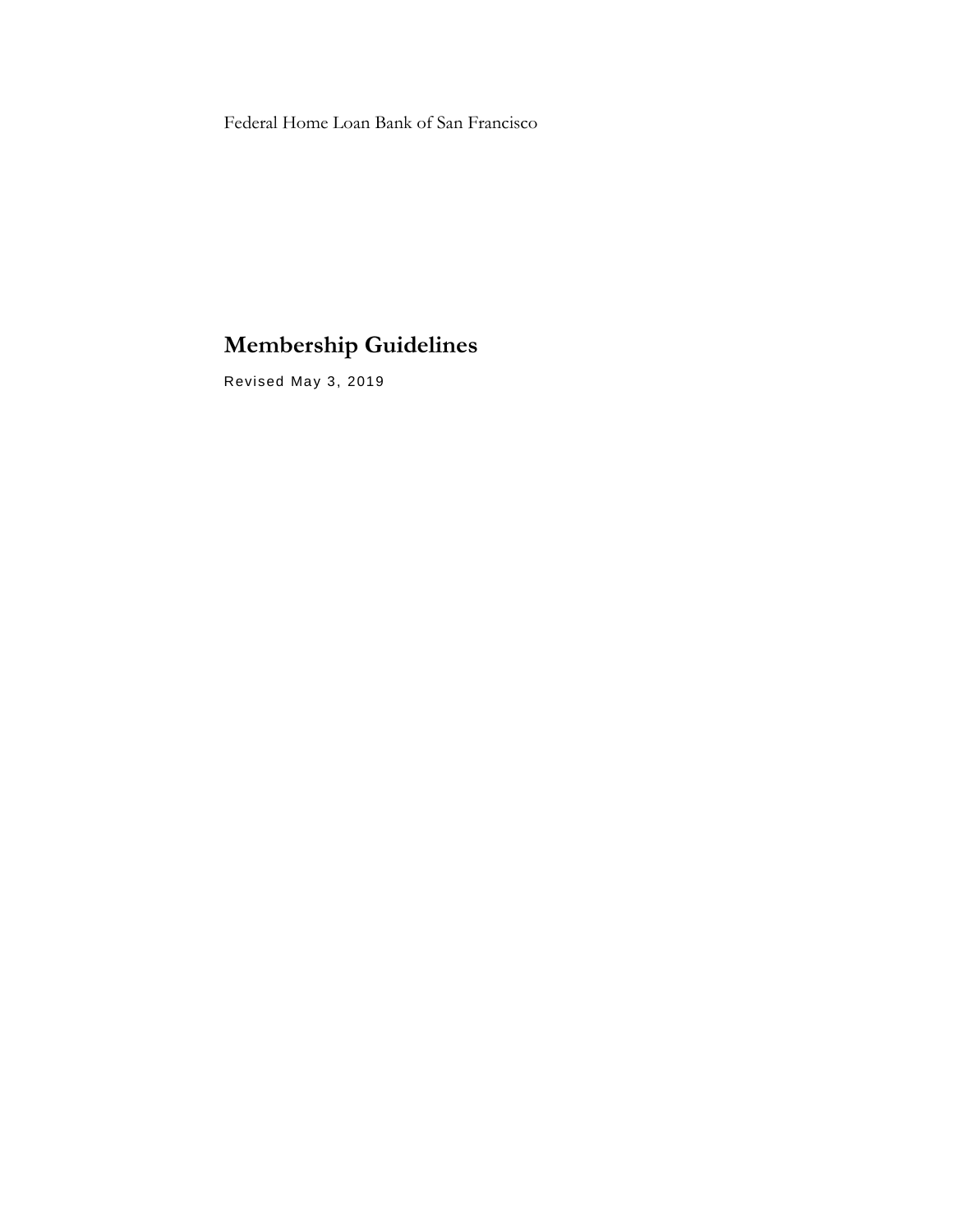<span id="page-1-0"></span>

| <b>Table of Contents</b> |  |
|--------------------------|--|
|                          |  |
|                          |  |
|                          |  |
|                          |  |
|                          |  |
|                          |  |
|                          |  |
|                          |  |
|                          |  |
|                          |  |
|                          |  |
|                          |  |
|                          |  |
|                          |  |
|                          |  |
|                          |  |
|                          |  |
|                          |  |
|                          |  |
|                          |  |
|                          |  |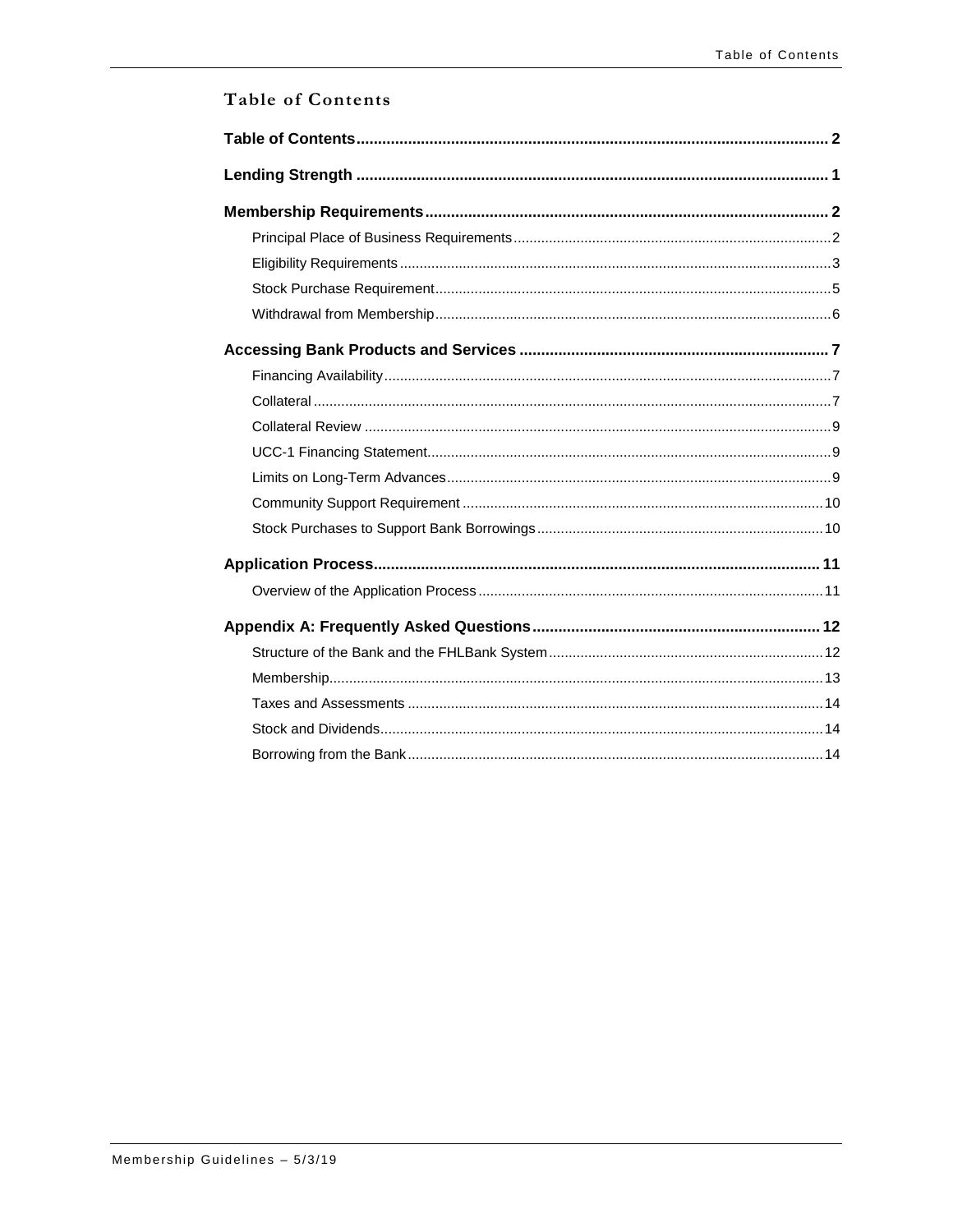# <span id="page-2-0"></span>**Lending Strength**

You can improve your competitive position by taking advantage of the innovative, low-cost financing available to members of the Federal Home Loan Bank of San Francisco (Bank). Our diverse array of credit products can help you:

- **Improve profitability**
- **Facilitate asset/liability management**
- Reduce on-balance sheet liquidity
- **Lower funding costs**
- **Broaden product lines**
- Control interest rate risk, basis risk, and prepayment risk

We are a leading provider of short-, medium-, and long-term funds to member financial institutions, offering credit products with maturities ranging from one day to 30 years. These products include fixed and adjustable rate loans, known as "advances" and standby letters of credit. Each credit product can be customized to meet your special funding needs using different interest calculations, cash flows, amortization schedules, embedded options, and other features.

The Bank also offers members a competitive alternative to traditional investors when selling residential mortgage loans in the secondary market. The Bank offers the following products under the Mortgage Partnership Finance® (MPF®) Program:

- MPF Original: The member sells fixed rate conventional conforming mortgage loans to the Bank, and the Bank holds them in portfolio.
- MPF Xtra®: The member sells fixed rate conventional conforming mortgage loans for concurrent sale to Fannie Mae.
- [MPF Direct:](https://www.fhlbmpf.com/Shared%20Documents/FHLBNational%20MPF%20Direct%20Term%20SheetD2%20070915%20FINAL.pdf) The member sells jumbo mortgage loans for concurrent sale into the secondary market through an exclusive arrangement with Redwood Trust, Inc.
- MPF Government MBS: The member sells eligible government-insured or governmentguaranteed loans, which are then packaged into securities backed by the mortgages and guaranteed by Ginnie Mae. Eligible loans include fixed rate mortgage loans insured or guaranteed by the FHA or the VA or by the USDA through its RHS Section 502 loan program.

("Mortgage Partnership Finance," "MPF," and "MPF Xtra" are registered trademarks of the Federal Home Loan Bank of Chicago.)

The Bank is one of 11 Federal Home Loan Banks (FHLBanks) in the Federal Home Loan Bank System (FHLBank System). We link our members to the worldwide capital markets and maintain a ready supply of liquidity to ensure that funds are immediately available when our customers need them. The FHLBanks issue consolidated obligations (bonds and discount notes) through the FHLBank System's Office of Finance. Because the consolidated obligations of the FHLBanks are rated Aaa by Moody's Investors Service and AA+ by Standard & Poor's, the FHLBanks are able to raise funds at rates that are close to Treasury security yields. Our modest administrative costs—the Bank's ratio of operating expenses to average assets in 2018 was 13 basis points—allow us to pass on these low funding rates to our members.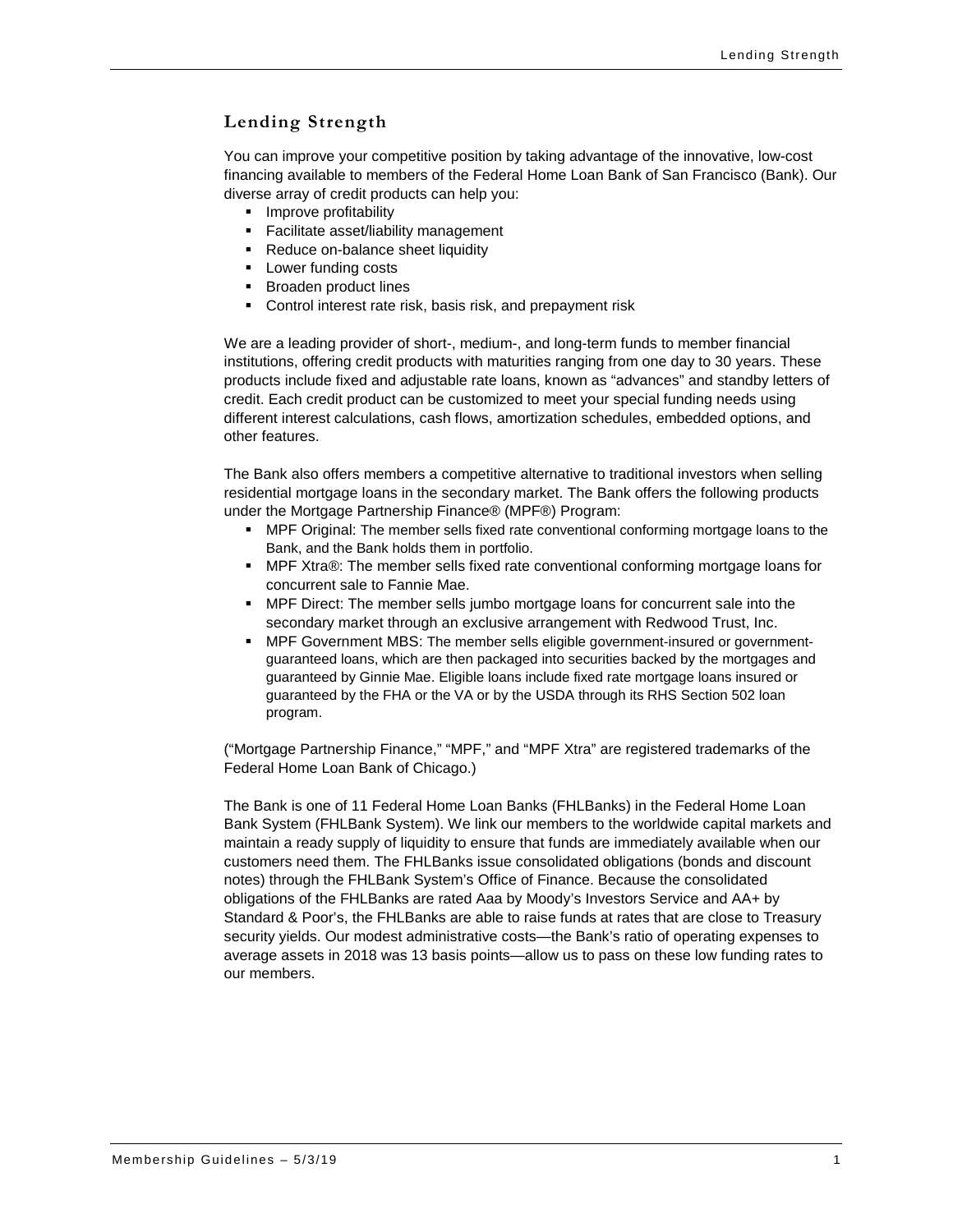# <span id="page-3-0"></span>**Membership Requirements**

Bank membership is available to the following types of financial institutions:

- **Federally insured commercial banks, savings institutions, and industrial loan companies** 
	- Credit unions, including:
		- Federally insured credit unions
		- Privately insured, state-chartered credit unions
		- Credit unions that are certified by the Community Development Financial Institutions Fund (CDFI Fund) of the U.S. Department of the Treasury.
- Community development loan funds and venture capital funds that are certified by the CDFI Fund. For the purpose of this document, these organizations are referred to as "CDFIs."
- **Insurance companies (excluding captive insurance companies)**

Holding companies for depository institutions are not eligible for membership as CDFIs.

To become a member of the Bank, applicants must meet various requirements, including:

- **Principal place of business requirements**
- **Statutory and regulatory eligibility requirements**
- **Underwriting review standards**
- **Stock purchase requirement**

Before completing the member application, please review the requirements described here to determine whether your institution meets each one. If you have any questions about these membership eligibility requirements, please contact one of the Bank's Relationship Managers:

- Steve Cibull, Managing Director, Member Business, at 415-616-2535, [cibulls@fhlbsf.com](mailto:cibulls@fhlbsf.com)
- **John McCormack, Senior Vice President, Member Business, at 415-616-2755,** [mccormaj@fhlbsf.com](mailto:mccormaj@fhlbsf.com)
- Tom Wilson, Managing Director, Member Business, at 415-616-2748, [wilsont@fhlbsf.com](mailto:wilsont@fhlbsf.com)

# <span id="page-3-1"></span>**Principal Place of Business Requirements**

Bank membership is available only to institutions that have their principal place of business in the states of Arizona, California, or Nevada, the three states that make up the 11th District of the Federal Home Loan Bank System.

An applicant's principal place of business is generally the state where it maintains its home office (as established in conformity with the laws under which the institution is organized) and where it conducts some business operations. For commercial banks, credit unions, and savings institutions, the principal place of business is typically the state where the applicant's designated home office is located because the applicant generally conducts some portion of its lending and deposit taking business from that home office.

If an applicant cannot meet the general test described above, the principal place of business can be determined as the state that satisfies all of the following three criteria:

- At least 80% of the applicant's books and records are located in the designated state;
- The majority of its board of director and committee meetings are conducted in the designated state; and
- The majority of its five highest paid officers have their place of employment located in the designated state.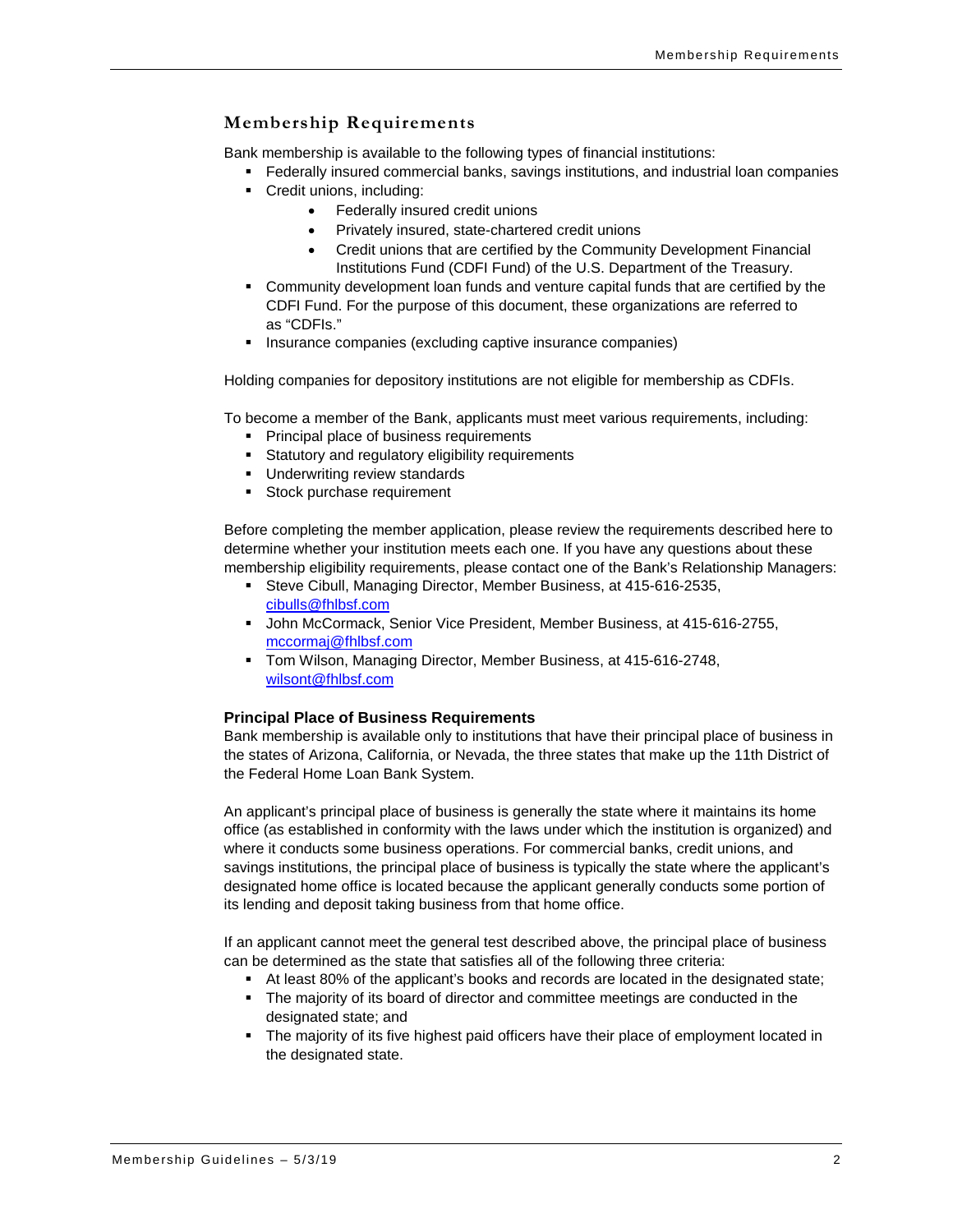For CDFI and insurance company applicants that cannot meet either of the above principal place of business tests, the principal place of business will be determined as the state where the applicant actually conducts the predominant portion of its business activities. The Bank may deem an institution to conduct a "predominant portion of its business activities" in a particular state if any two of the following three factors are present:

- The largest office, by number of employees, is located in the designated state
- A plurality of employees have their place of employment located in the designated state
- A plurality of senior executives have their place of employment located in the designated state

If the Bank cannot designate a state as the location from which a CDFI or insurance company applicant actually conducts a predominant portion of its business, then the Bank will designate the state of incorporation for CDFIs and the state of domicile for insurance companies as the principal place of business for that institution.

# <span id="page-4-0"></span>**Eligibility Requirements**

The eligibility requirements for joining the Bank are:

- 1. **Duly Organized:** The applicant is duly organized under federal, state, or tribal laws.
- 2. **Subject to Inspection and Regulation:** The applicant must meet the following requirement:
	- **Commercial Banks, Credit Unions, Savings Institutions, Industrial Loan Companies, and Insurance Companies:** The applicant is inspected and regulated under state or federal banking or similar laws.
	- **CDFIs:** The applicant is certified by the CDFI Fund.
- 3. **Makes Long-Term Home Mortgage Loans:** The applicant either originates or purchases long-term home mortgage loans (loans with an original term-to-maturity of five years or more) that are secured with a first lien on the underlying residential real property. An applicant may also qualify by purchasing and holding mortgage-backed securities (MBS) representing an undivided interest in long-term home mortgage loans.
- 4. **10% Requirement:** The applicant must meet the following requirement:
	- **Commercial Banks, Savings Institutions, and Industrial Loan Companies:** If the applicant is not a Community Financial Institution (CFI), it must have at least 10% of its total assets in residential mortgage loans, excluding securities sold under repurchase agreements. A CFI is an FDIC-insured depository institution with average total assets for the preceding three-year period of less than \$1,199 million (as of January 1, 2019). The total average assets calculation is based on the institution's regulatory financial reports filed with its regulator for the most recent calendar quarter and the immediately preceding 11 calendar quarters. CFIs are exempt from the 10% requirement.
	- **Credit Unions:** The applicant has at least 10% of its total assets in residential mortgage loans.
	- **Insurance Companies and CDFIs:** Not subject to the 10% requirement, but must demonstrate a commitment to housing finance (see "Home Financing Policy" below).

For the purpose of the 10% requirement, residential mortgage loans generally include:

- **-** Loans secured by first or junior liens on one- to four-family property or multifamily property (including nursing homes, dormitories, and retirement homes)
- **Home equity loans**
- MBS (Note: Assets used to secure mortgage debt securities are not to be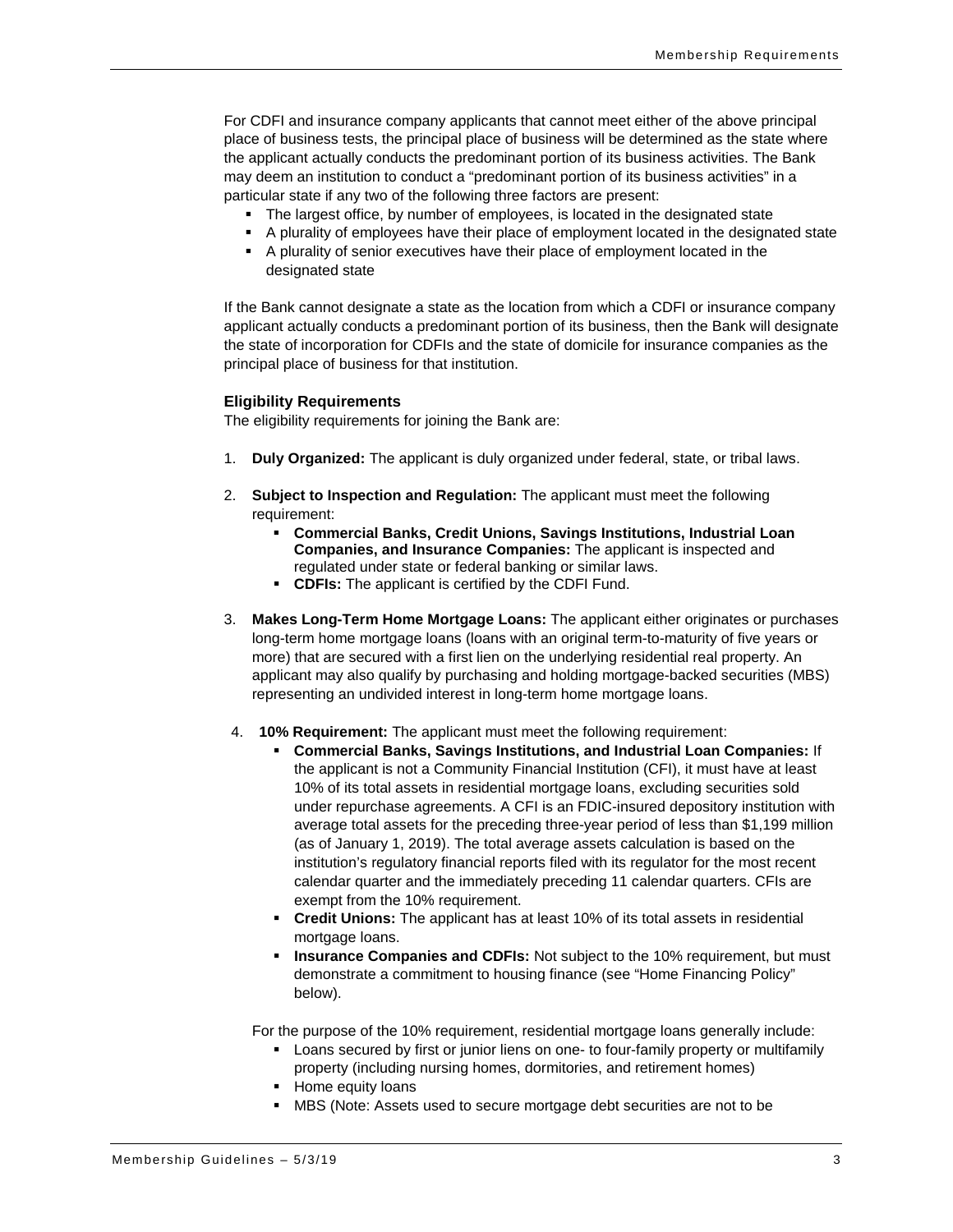included.)

- **Manufactured housing loans**
- **Funded residential construction loans**
- Loans to finance commercial and economic development activities, including nonresidential mortgage loans and commercial loans that benefit targeted beneficiaries or targeted income levels that would satisfy the Community Investment Cash Advance (CICA) regulation of the FHLBank System
- 5. **Financial Condition:** The applicant's financial condition is such that the Bank may safely make advances to it.
- 6. **Regulatory Examinations:** The applicant must meet the following requirement:
	- **Commercial Banks, Credit Unions, Savings Institutions, and Industrial Loan Companies**: The applicant has a composite regulatory examination rating of 1, 2, or 3 on its most recent examination, and the examination occurred within the last two years.
	- **Insurance Companies**: The applicant has received a satisfactory regulatory report on its most recent examination, if applicable.
	- **CDFIs:** Not applicable.
- 7. **Home Financing Policy (including CRA for certain charter types):** The applicant must meet the following requirement:
	- **Commercial Banks, Savings Institutions, and Industrial Loan Companies**: The applicant has a CRA rating of Outstanding or Satisfactory on its most recent examination. (Does not apply to de novo applicants.)
	- **Credit Unions, Insurance Companies, and CDFIs**: The applicant must have mortgage-related assets that reflect a commitment to housing finance, as determined by the Bank in its discretion. In addition, the applicant must submit as part of their membership application a written justification acceptable to the Bank of how and why their home financing policy is consistent with the FHLBank System's housing finance mission.
- 8. **Capital:** The applicant meets or exceeds all current minimum statutory and/or regulatory capital requirements.
- 9. **Earnings:** The applicant must meet the following requirement:
	- **Commercial Banks, Credit Unions, Savings Institutions, Industrial Loan Companies, and Insurance Companies:** In general, the applicant has been profitable in at least four of the last six quarters.
	- **CDFIs:** In general, the applicant has positive net income on a rolling three-year average basis.
- 10. **Net Asset Ratio (CDFIs only):** The applicant has a ratio of net assets to total assets of at least 20%, with net and total assets including restricted assets, where net assets are calculated as the residual value of assets over liabilities and is based on the information derived from the applicant's most recent financial statement.
- 11. **Loan Loss Reserves (CDFIs only):** The applicant has a ratio of loan loss reserves to loans and leases 90 days or more delinquent (including loans sold with full recourse) of at least 30%, where loan loss reserves are a specified balance sheet account that reflects the amount reserved for loans expected to be uncollectible and are based on the applicant's most recent financial statement.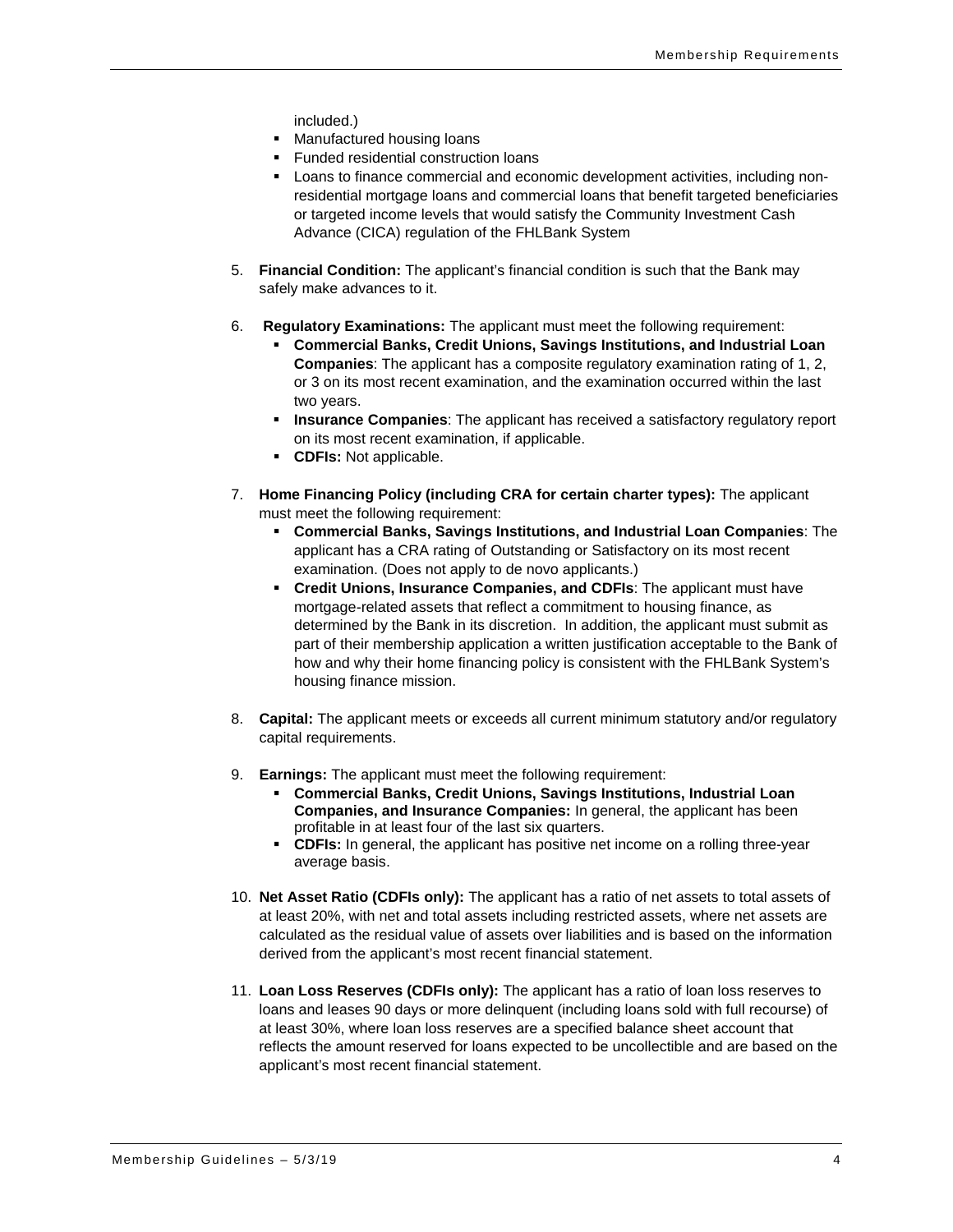- 12. **Liquidity (CDFIs only):** The applicant has an operating liquidity ratio of at least 1.0 for the four most recent quarters, and for one or both of the two preceding years, where the numerator of the ratio includes unrestricted cash and cash equivalents and the denominator of the ratio is the average quarterly operating expense for the four most recent quarters.
- 13. **Audit Opinion:** The applicant has received an unqualified opinion from its external auditor relating to the most recent audit of its financial statements. If a depository applicant is unable to provide recent audited financial statements then the Bank may consider one of the following, listed in order of preference.
	- A recent independent audit of the applicant's parent holding company;
	- The most recent directors' examination of the applicant conducted by a certified public accounting firm;
	- The most recent review of the applicant's financial statements by external auditors;
	- The most recent compilation of the applicant's financial statements by external auditors; or
	- The most recent audit of other procedures of the applicant.

### 14. **Character of Management:**

- **Commercial Banks, Credit Unions, Saving Institutions, Industrial Loan Companies, and Insurance Companies:** The applicant must meet the following requirements:
	- **Enforcement Actions:** Neither the applicant nor any of its directors or senior officers is subject to, or operating under, any enforcement action instituted by its regulators. (If an enforcement action exists, the applicant should provide a description of the enforcement action, the status of the action and the progress made in complying with the terms of the action.)
	- **Criminal, Civil, and Administrative Proceedings:** Neither the applicant nor any of its directors or senior officers has been the subject of any relevant criminal, civil, or administrative proceedings reflecting on creditworthiness, business judgment, or moral turpitude since the last regulatory examination.
	- **Monetary Liabilities, Pending Lawsuits, and Unsatisfied Judgments:** There are no known potential monetary liabilities, material pending lawsuits, or unsatisfied judgments against the applicant or any of its directors or senior officers that are significant to the applicant's operations since the last regulatory examination.
- **CDFIs:** The applicant must meet the following requirements:
	- **Criminal, Civil, and Administrative Proceedings:** Neither the applicant nor any of its directors or senior officers has been the subject of any relevant criminal, civil, or administrative proceedings reflecting on creditworthiness, business judgment, or moral turpitude in the last three years.
	- **Monetary Liabilities, Pending Lawsuits, and Unsatisfied Judgments:** There are no known potential monetary liabilities, material pending lawsuits, or unsatisfied judgments against the applicant or any of its directors or senior officers that are significant to the applicant's operations in the last three years.

### <span id="page-6-0"></span>**Stock Purchase Requirement**

Each member is required to hold capital stock in the Bank equal to the greater of:

- A membership stock requirement; or
- **An activity-based stock requirement.**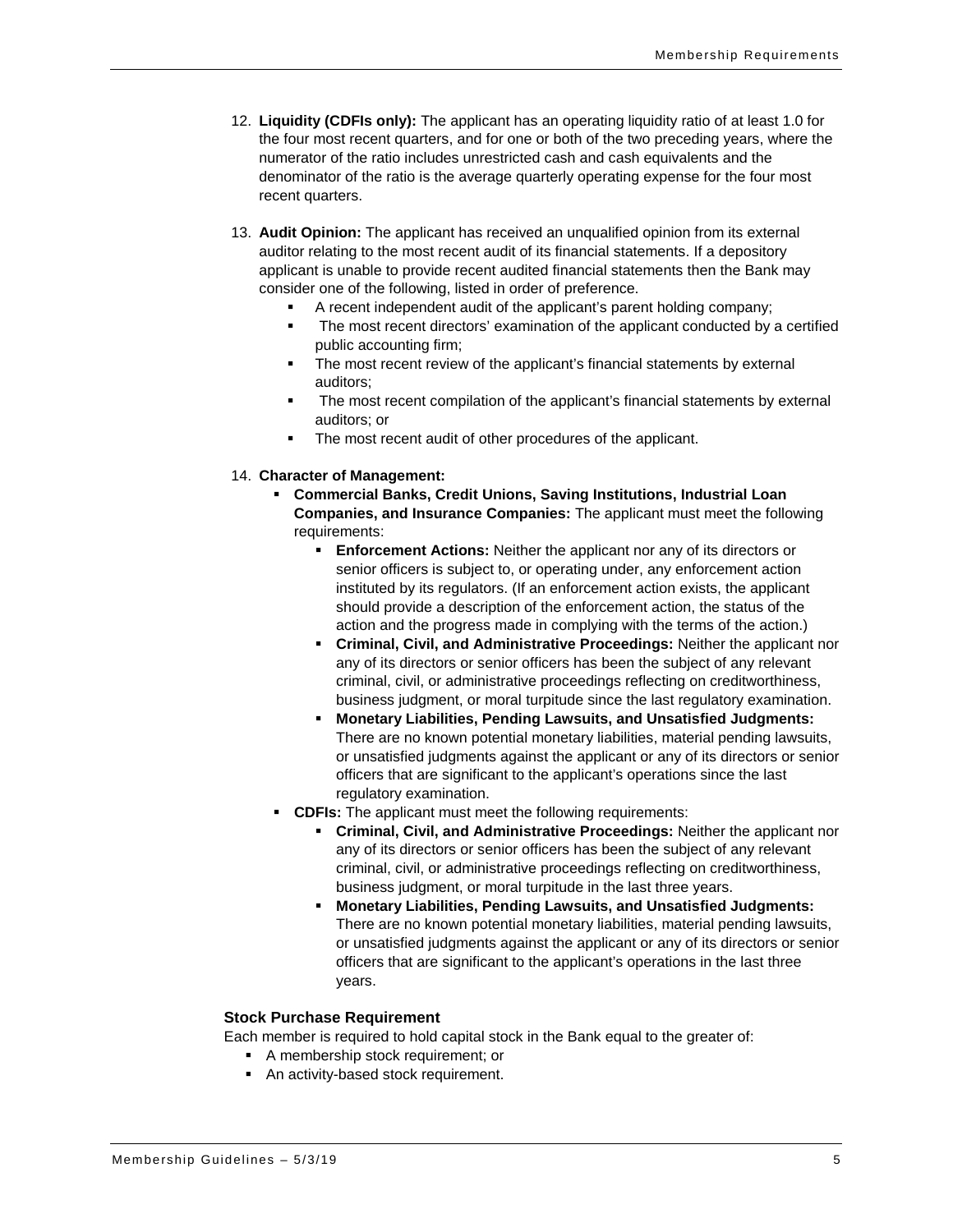The membership stock requirement is 1.0% of a member's "membership asset value." Membership asset value is determined by multiplying the amount of the member's membership assets by the applicable membership asset factors. Membership assets are assets, other than Bank capital stock, that could qualify as collateral to secure a member's indebtedness to the Bank, whether or not the assets are pledged to the Bank or accepted by the Bank as eligible collateral. The membership stock requirement is capped at \$15 million.

To determine your initial stock purchase requirement, please use the applicant's bank stock calculation form that corresponds to your charter type.

The activity-based stock requirement is 2.7% of the member's outstanding advances. The activity-based stock requirement for outstanding mortgage loans purchased and held by the Bank is 0.0%. We may adjust our capital stock requirements from time to time within limits established in our Capital Plan.

Applicants should review the Capital Plan and the Summary of Capital Plan for a complete description of the member's capital requirements, both of which are incorporated in this document by reference, are included with the membership application materials, and are posted on our public website and member portal.

In connection with the purchase of stock, you should review our most recent annual and quarterly reports, which are available on the Bank's public website.

#### <span id="page-7-0"></span>**Withdrawal from Membership**

A member may withdraw from membership upon five years' written notice to the Bank. During the five-year period, the member must continue to meet its minimum stock requirement. During this period, we may limit a member's ability to enter into transactions with the Bank, including advances that would extend past the termination of membership.

Once a member leaves the FHLBank System, it may not rejoin for five years. The former member's Bank stock will be redeemed at par after termination of its membership, subject to the repayment of any outstanding credit and the payment of any prepayment fees, and any other requirements specified in the Capital Plan. Following the termination of membership, the former member will continue to be subject to the activity-based stock requirement for any continuing Bank activity (including advances that remain outstanding and the portion of any mortgage loan sold by the member to the Bank that is still owned by the Bank).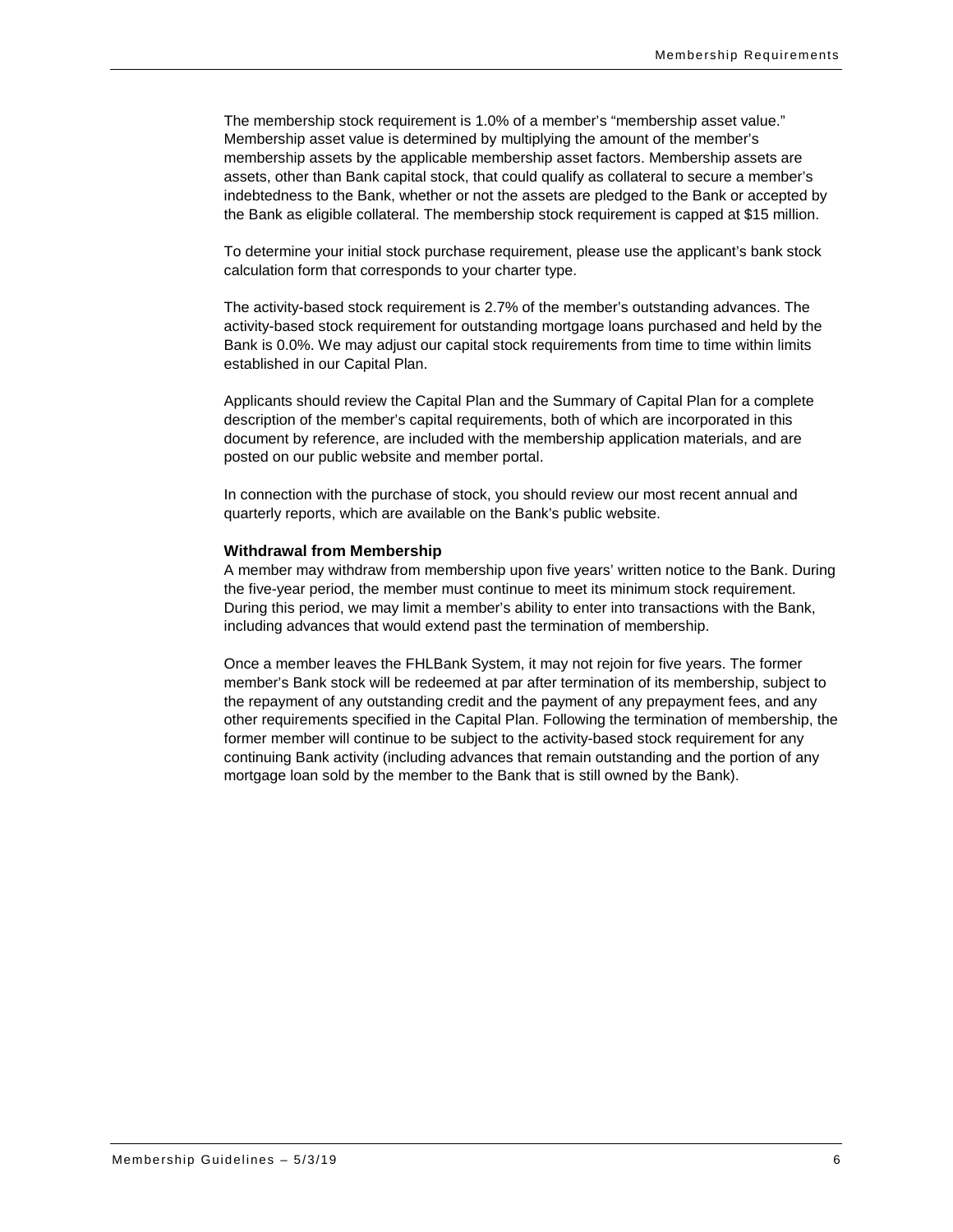# <span id="page-8-0"></span>**Accessing Bank Products and Services**

The following factors determine the maximum amount and maximum term of a member's borrowings from the Bank:

- The member's financial condition
- The amount and type of collateral pledged
- The level of residential housing finance assets held by the member
- Whether the member has met the statutory and regulatory community support requirement
- The amount of Bank capital stock owned by the member

### <span id="page-8-1"></span>**Financing Availability**

We establish a "financing availability" for each member based on a thorough underwriting of the applicant's creditworthiness. This financing availability defines the maximum amount and maximum term for Bank credit without additional review and approval by the Bank. If an applicant wants to exceed its financing availability, its request will be reviewed by our Credit Committee.

A member's financing availability is subject to review and change at any time. When establishing or reviewing a member's financing availability, we rely on the following:

- Financial information provided by the member
- **Most recent quarterly financial reports filed by the member with its primary regulator**
- Regulatory examination reports and known regulatory enforcement actions, if applicable
- **•** Public information
- **Information requested directly from the member, if needed**

The Bank may obtain credit and other information regarding a member from federal and state agencies with regulatory authority over the member. The Bank may also share credit and other information regarding a member with the member's regulators pursuant to information sharing agreements between the Bank and regulators.

### <span id="page-8-2"></span>**Collateral**

Each member must pledge sufficient collateral to secure its Bank borrowings, letters of credit, and certain other member obligations to the Bank. For each member, we determine the maximum amount the member may borrow against its pledged loan collateral, known as the "borrowing capacity." For real estate loan collateral, the borrowing capacity is calculated by applying a borrowing capacity percentage to the assigned market value of the eligible collateral, as determined by the Bank. The borrowing capacity assigned to individual members varies according to several factors, including:

- Collateral type
- Pledging method used (specific identification or blanket lien)
- Amount of loan data provided (detailed or summary reporting)
- Value assigned to the collateral
- **Member's financial strength and condition**
- Type of member
- Results of the Bank's field review of the member's collateral
- Member-specific risks in a member's pledged loan portfolio, including risks associated with loan portfolios that exceed \$3 billion or have collateral concentration risks
- Amount of support collateral (under blanket lien pledging)

All members are eligible to pledge the following collateral types:

**Treasury securities**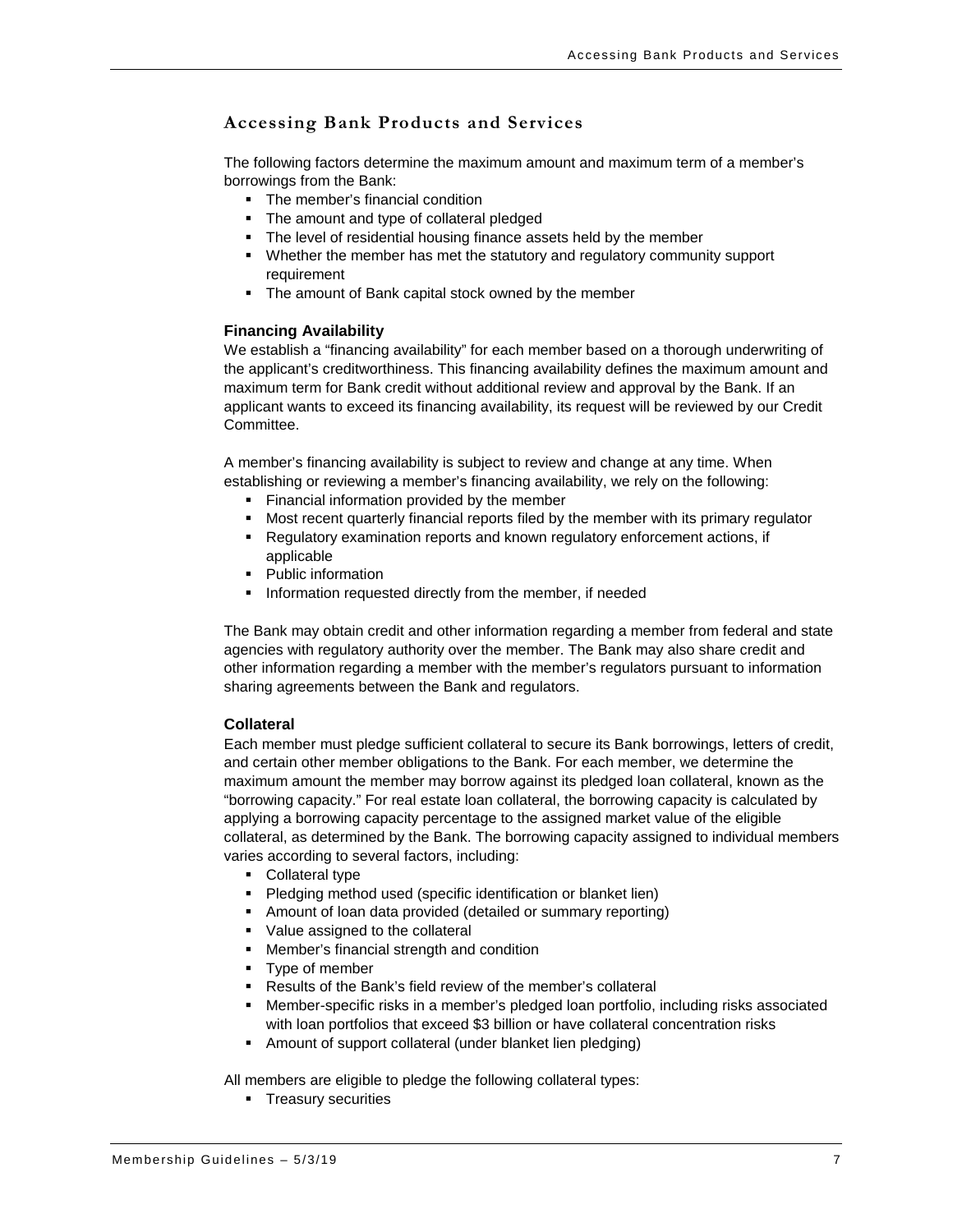- **Agency securities**
- AAA-rated senior commercial MBS (publicly registered)
- Bank term deposits
- Residential first lien mortgage loans without negative amortization
- **•** Multifamily first lien mortgage loans
- Commercial first lien mortgage loans
- Retained participations in first lien mortgage loans (residential, multifamily, and commercial)

In addition, commercial banks, credit unions, savings institutions, and industrial loan companies may also pledge:

- AAA and AA-rated senior residential MBS (publicly rated or private placement)
- AAA and AA-rated subordinated and mezzanine residential MBS (publicly rated)
- AAA-rated senior, subordinated, and mezzanine home equity loan asset-backed securities (publicly rated)
- AA-rated subordinated and mezzanine home equity loan asset-backed securities (publicly rated)
- AAA-rated subordinated and mezzanine commercial MBS (publicly rated)
- AAA- and AA-rated mortgage-related municipal bonds
- Tax-exempt mortgage backed securities (TEMS)
- Residential first lien mortgage loans with negative amortization
- Residential second lien mortgage loans on single-family properties
- **Home equity lines of credit (HELOCs)**
- Purchased participations in first lien mortgage loans (residential, multifamily, and commercial)

CFIs may also pledge small business, small farm, and small agribusiness loans.

All securities collateral must be delivered to the Bank's custodian. Commercial banks, credit unions, savings institutions, and industrial loan companies are generally allowed to maintain physical possession of pledged loan collateral, while insurance companies, CDFIs, and de novo institutions are required to deliver loan collateral to the Bank. The Bank may require delivery of loan collateral from a member at any time (for example, if the member's financial condition has deteriorated, the Bank's priority in the collateral is in question, or the Bank deems itself insecure).

The Bank assigns a market value to the real estate loan collateral pledged by members based on market value prices obtained from external pricing sources on a quarterly basis. As part of the field review process, the Bank also prices a sample of the member's pledged loans based on the additional information gathered during the field review. The Bank may increase or decrease the market value it assigns to a member's pledged loan collateral based on the member's field review sample loan pricing results.

In general, the borrowing capacities the Bank assigns to U.S. Treasury securities and most agency securities range from 90% to 98% of their market value. The borrowing capacities assigned to private-label MBS, which must be rated AAA or AA when initially pledged, generally range from 55% to 80% of their market value, depending on the underlying collateral (residential mortgage loans, home equity loans, or commercial real estate loans), the rating, and the subordination structure of the respective securities.

As of April 20, 2017, the Bank's maximum borrowing capacities as a percentage of the assigned market value of mortgage loan collateral pledged under blanket lien with detailed reporting are 90% for residential first lien mortgage loans, 88% for multifamily first lien mortgage loans, 88% for commercial first lien mortgage loans, and 77% for second lien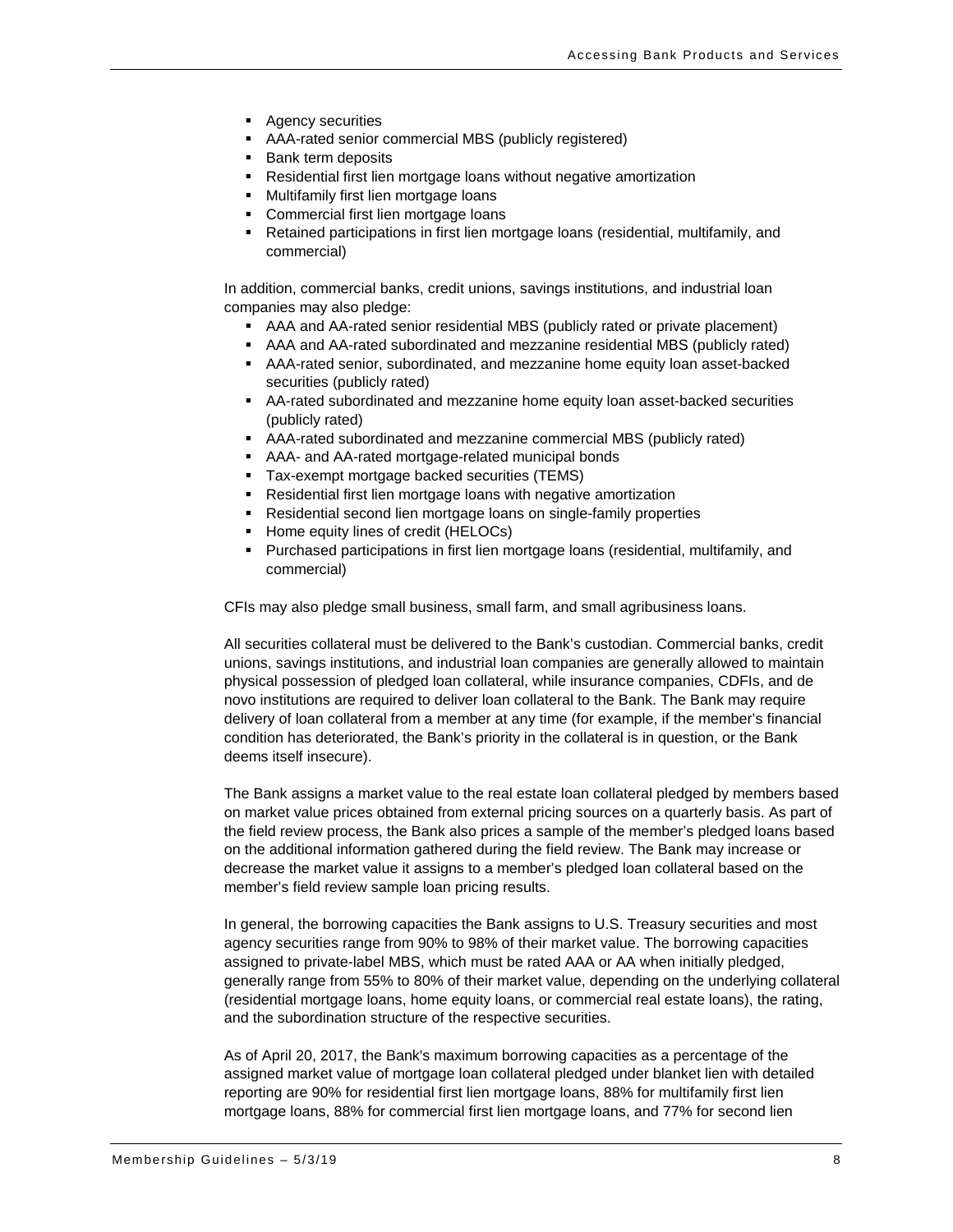residential mortgage loans. The maximum borrowing capacity for small business, small agribusiness, and small farm loans is 50% of the unpaid principal balance.

#### <span id="page-10-0"></span>**Collateral Review**

For members that pledge loan collateral, Bank staff will periodically conduct a field review of the loan collateral at the member's offices at no cost to the member.

Field reviews are usually scheduled within six months to a year after the member initially borrows from the Bank and every 6 to 36 months after that, depending on the financial condition of the member, its borrowing level, and the findings of the previous review. Results of the field review will be used to determine collateral eligibility and whether it is necessary to adjust the member's borrowing capacity.

For more detailed information on the Bank's collateral requirements and procedures, please refer to the Bank's Collateral Guide.

# <span id="page-10-1"></span>**UCC-1 Financing Statement**

The Bank perfects its security interest in all pledged collateral by filing a UCC-1 financing statement for each member with the applicable Secretary of State or filing office or by requiring delivery of pledged collateral.

The financing statement covers only assets that a member actually pledges to the Bank and in which a security interest can be perfected by the filing of a financing statement. Although some members may not have any collateral pledged to the Bank that can be perfected by the filing of a financing statement, the Bank files a financing statement for each member to ensure that each member will be able to borrow against any loan collateral that it pledges in the future. The Bank's filing of a financing statement does not affect assets that are not pledged to the Bank.

With respect to a member's relationship to other secured creditors, the Bank relies, among other things, on the member's representations and warranties that while collateral is pledged to the Bank, it is not pledged to any other party or creditor. Members that pledge to another creditor the same types of loan collateral as they pledge to the Bank may be required to sign an Intercreditor Agreement, a security agreement amendment, or a Subordination Agreement to eliminate any ambiguity regarding the pledged collateral and protect the Bank's perfected security interest in the collateral.

#### <span id="page-10-2"></span>**Limits on Long-Term Advances**

The total amount of long-term advances the Bank may extend to a member may not exceed the total amount of residential housing finance assets held by the member. For this purpose, long-term advances are defined as advances with an original term to maturity greater than five years. Residential housing finance assets are defined by FHLBank System regulation and generally include:

- **Loans secured by residential real property**
- **Participations in loans secured by residential real property**
- MBS
- **EXEDER 1** Loans that may be financed by advances offered under the Bank's CICA credit programs—the Advances for Community Enterprise (ACE) Program and the Community Investment Program (CIP)
- **Loans secured by manufactured housing**

For CFIs, residential housing finance assets also include small business, small farm, and small agribusiness loans.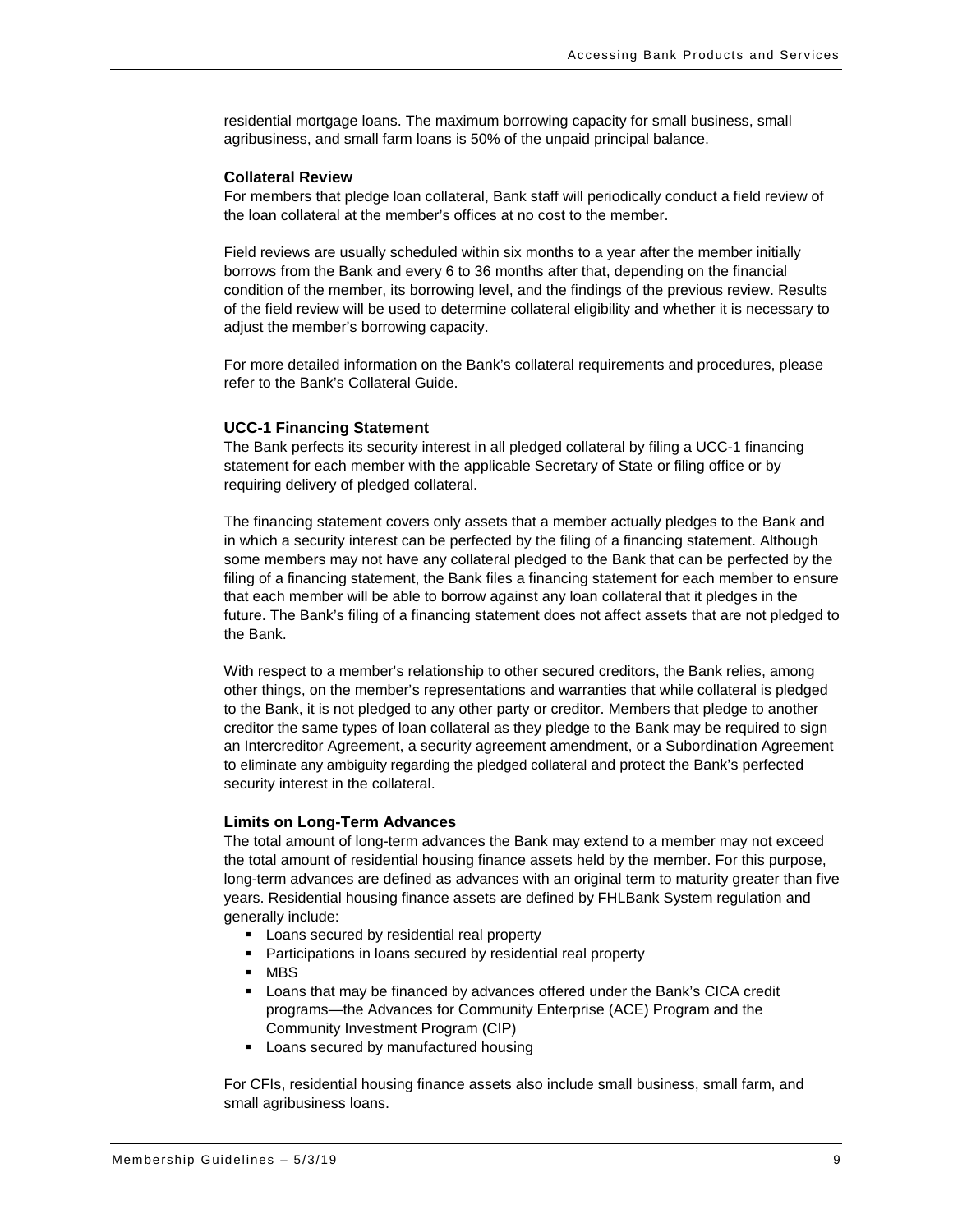# <span id="page-11-0"></span>**Community Support Requirement**

To maintain access to advances with an original term to maturity greater than one year and to the Bank's AHP and CICA credit programs, Bank members are required to submit a "Community Support Statement" to the Federal Housing Finance Agency approximately once every two years. This statement usually consists of a copy of the public portion of the member's CRA performance evaluation (if required by the member's regulator), evidence of its assistance to first-time homebuyers, and any additional information about its community support efforts.

**Note:** CDFIs are exempt from this requirement because they are certified by the CDFI Fund.

The Bank is eager to work with you to help you fulfill this statutory requirement. The Bank's Community Investment Department provides technical assistance to all interested members. Our Affordable Housing Program (AHP), Individual Development and Empowerment Account (IDEA), Workforce Initiative Subsidy for Homeownership (WISH), Access to Housing and Economic Assistance for Development (AHEAD), CIP, and ACE programs may also interest members that want to expand their involvement in affordable housing and community economic development activities.

# **Stock Purchases to Support Bank Borrowings**

<span id="page-11-1"></span>All of a member's borrowings from the Bank must be supported by capital stock holdings. The activity-based stock requirement is 2.7% of the member's outstanding advances. We may adjust this requirement from time to time within limits established in our Capital Plan.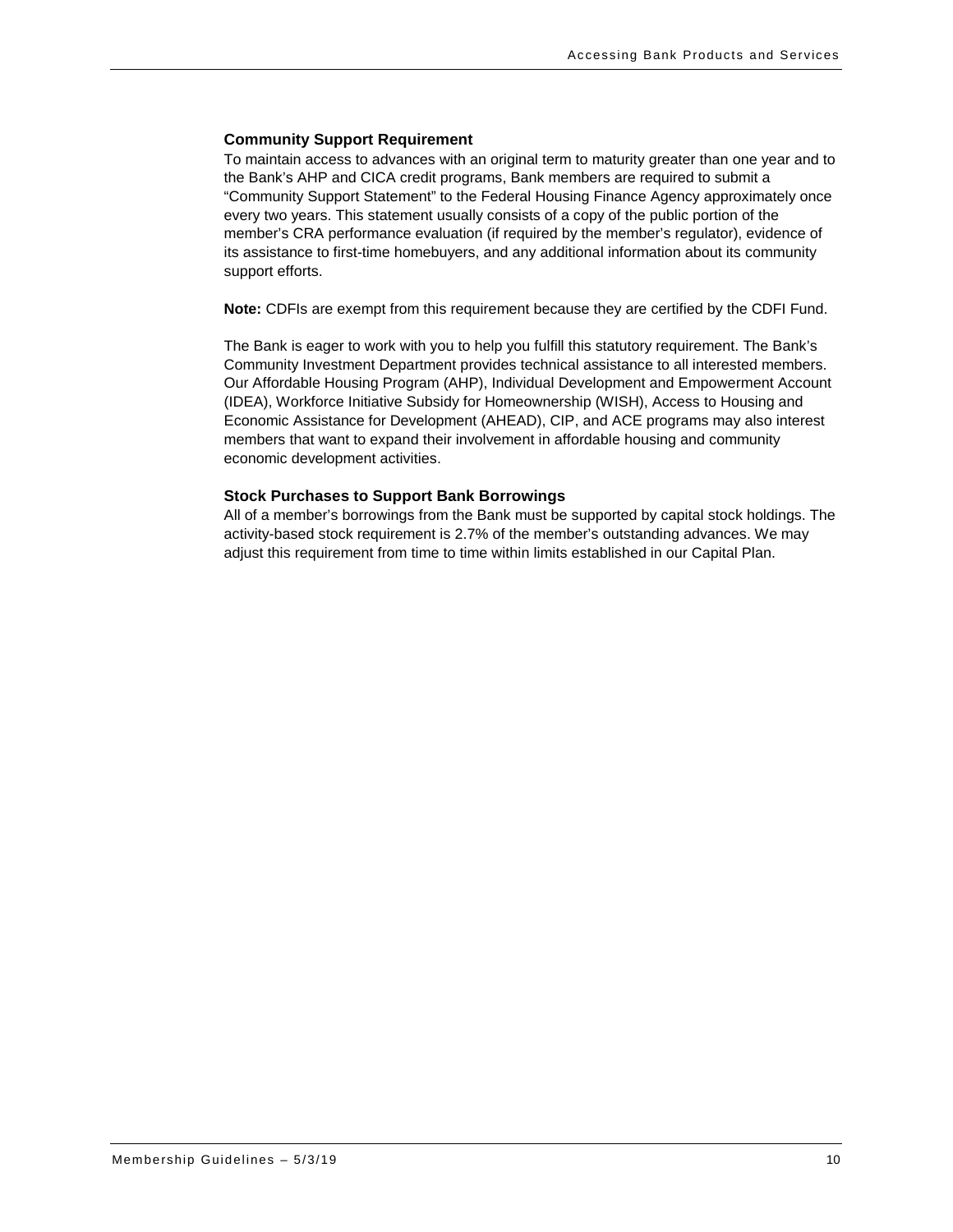# <span id="page-12-0"></span>**Application Process**

To apply for Bank membership, you must complete all of the required application forms and exhibits that are included in the Membership Application.

If you have any questions regarding the application process, please call one of the Relationship Managers listed on page 2.

# <span id="page-12-1"></span>**Overview of the Application Process**

- You submit all required membership application forms, agreements, and exhibits to the Bank.
- Once the Bank receives the application materials, the Bank requests a copy of your most recent regulatory examination report from your primary regulator (this does not apply to CDFIs). Examination reports must be provided directly to the Bank by the regulator and may not be submitted by the applicant.
- **Bank staff reviews the application for completeness and may request additional** information as needed.
- Once the Bank receives the regulatory examination report and the application is deemed complete, the Bank determines whether your institution meets all of the statutory and regulatory eligibility requirements and underwriting review standards for membership.
- The Bank notifies your institution of membership approval or denial within 60 days after the application is deemed complete.
- **Privately insured, state-chartered credit unions that are not certified by the Community** Development Financial Institutions Fund (CDFI Fund) of the U.S. Department of the Treasury must request a determination from the appropriate supervisor of the chartering state that "the credit union meets all the eligibility requirements for federal deposit insurance as of the date of the application for membership." The Bank may approve the membership application if it receives:
	- An affirmative response from the state supervisor
	- A written statement from the state supervisor that it cannot or will not make such a determination
	- A written statement from the applicant that it has not received any response from the state supervisor within six months from the date of its request.
- If your institution is approved for membership, you wire the amount of your stock purchase requirement – as calculated on the Applicant's Bank Stock Calculation worksheet – to your newly opened Settlement/Transaction Account within 60 calendar days after membership approval.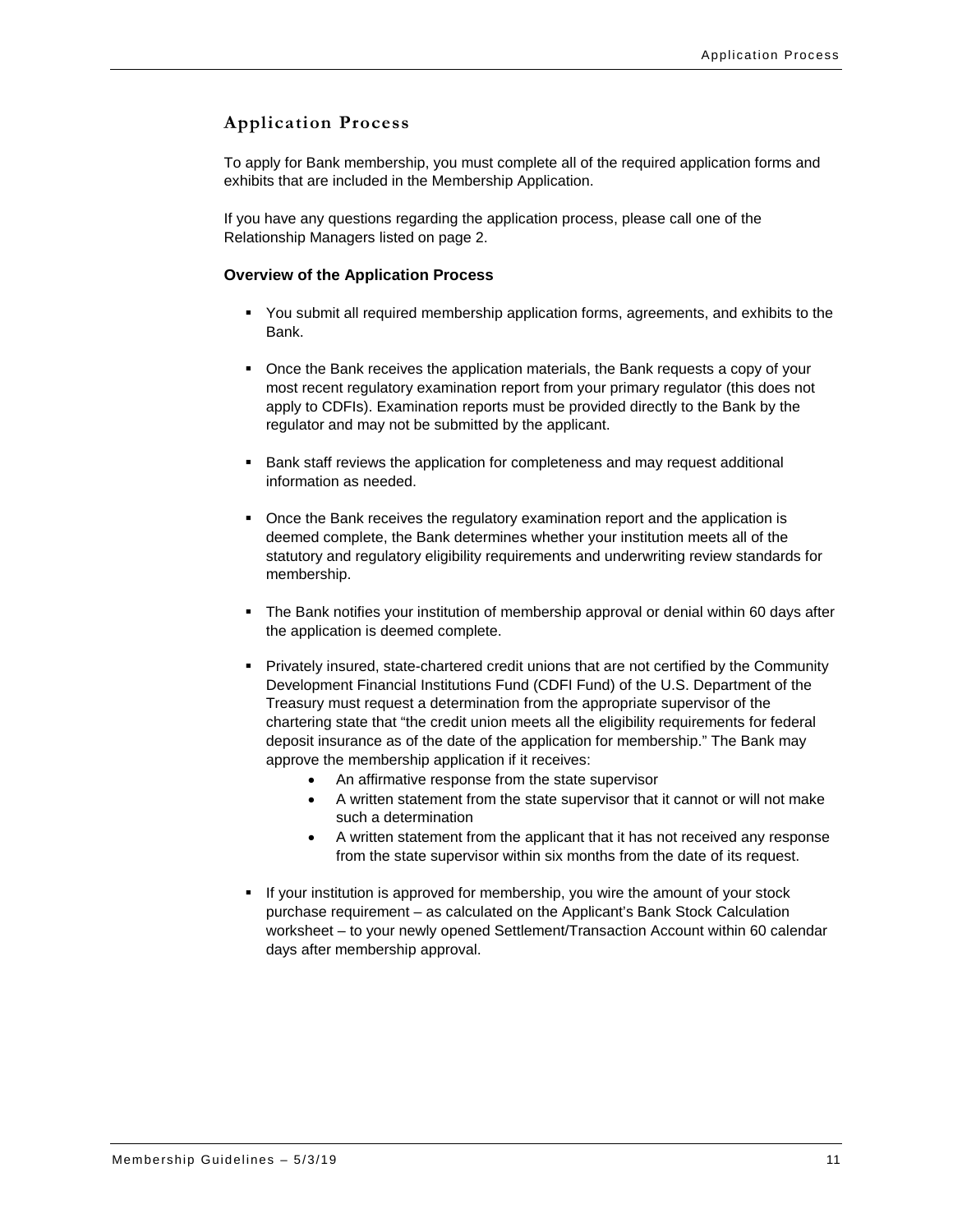# <span id="page-13-0"></span>**Appendix A: Frequently Asked Questions**

# <span id="page-13-1"></span>**Structure of the Bank and the FHLBank System**

- Q. What is the Federal Home Loan Bank of San Francisco?
- A. The Bank is a federally chartered corporation and one of 11 Federal Home Loan Banks (FHLBanks) in the Federal Home Loan Bank System (FHLBank System). The Bank's members are headquartered in Arizona, California, and Nevada, the three states that make up the FHLBank System's 11th District. The Bank's members include commercial banks, credit unions, industrial loan companies, savings institutions, insurance companies, and community development financial institutions (CDFIs).

Within FHLBank System guidelines, each FHLBank's policies are based on its Board of Directors' and management's determination of the needs of the individual FHLBank. As a result, the Bank's policies may differ from those of other FHLBanks.

The Bank's mission is to enable families and individuals of all income levels to obtain quality housing and become homeowners by providing wholesale products and services that help member financial institutions expand the availability of mortgage credit, compete more effectively in their markets, and foster strong and vibrant communities through community and economic development.

- Q. What is the FHLBank System?
- A. The FHLBank System was created by Congress in 1932 to promote housing finance nationwide and is made up of the 11 FHLBanks, the Office of Finance, and the financial institutions that are members of the FHLBanks. The FHLBanks are regulated by the Federal Housing Finance Agency.
- Q. Where are the FHLBanks located and what geographic areas do they serve?

| Α. | <b>District</b> | Bank          | <b>States Served</b>                                                                                                                                  |
|----|-----------------|---------------|-------------------------------------------------------------------------------------------------------------------------------------------------------|
|    | First           | <b>Boston</b> | Connecticut, Maine, Massachusetts, New Hampshire,<br>Rhode Island, Vermont                                                                            |
|    | Second          | New York      | New Jersey, New York, Puerto Rico, Virgin Islands                                                                                                     |
|    | <b>Third</b>    | Pittsburgh    | Delaware, Pennsylvania, West Virginia                                                                                                                 |
|    | Fourth          | Atlanta       | Alabama, District of Columbia, Florida, Georgia, Maryland,<br>North Carolina, South Carolina, Virginia                                                |
|    | Fifth           | Cincinnati    | Kentucky, Ohio, Tennessee                                                                                                                             |
|    | Sixth           | Indianapolis  | Indiana, Michigan                                                                                                                                     |
|    | Seventh         | Chicago       | Illinois, Wisconsin                                                                                                                                   |
|    | Eighth          | Des Moines    | Alaska, Hawaii, Idaho, Iowa, Minnesota, Missouri,<br>Montana, North Dakota, Oregon, South Dakota, Utah,<br>Washington, Wyoming, Guam, Pacific Islands |
|    | Ninth           | Dallas        | Arkansas, Louisiana, Mississippi, New Mexico, Texas                                                                                                   |
|    | Tenth           | Topeka        | Colorado, Kansas, Nebraska, Oklahoma                                                                                                                  |
|    | Eleventh        | San Francisco | Arizona, California, Nevada                                                                                                                           |
|    |                 |               |                                                                                                                                                       |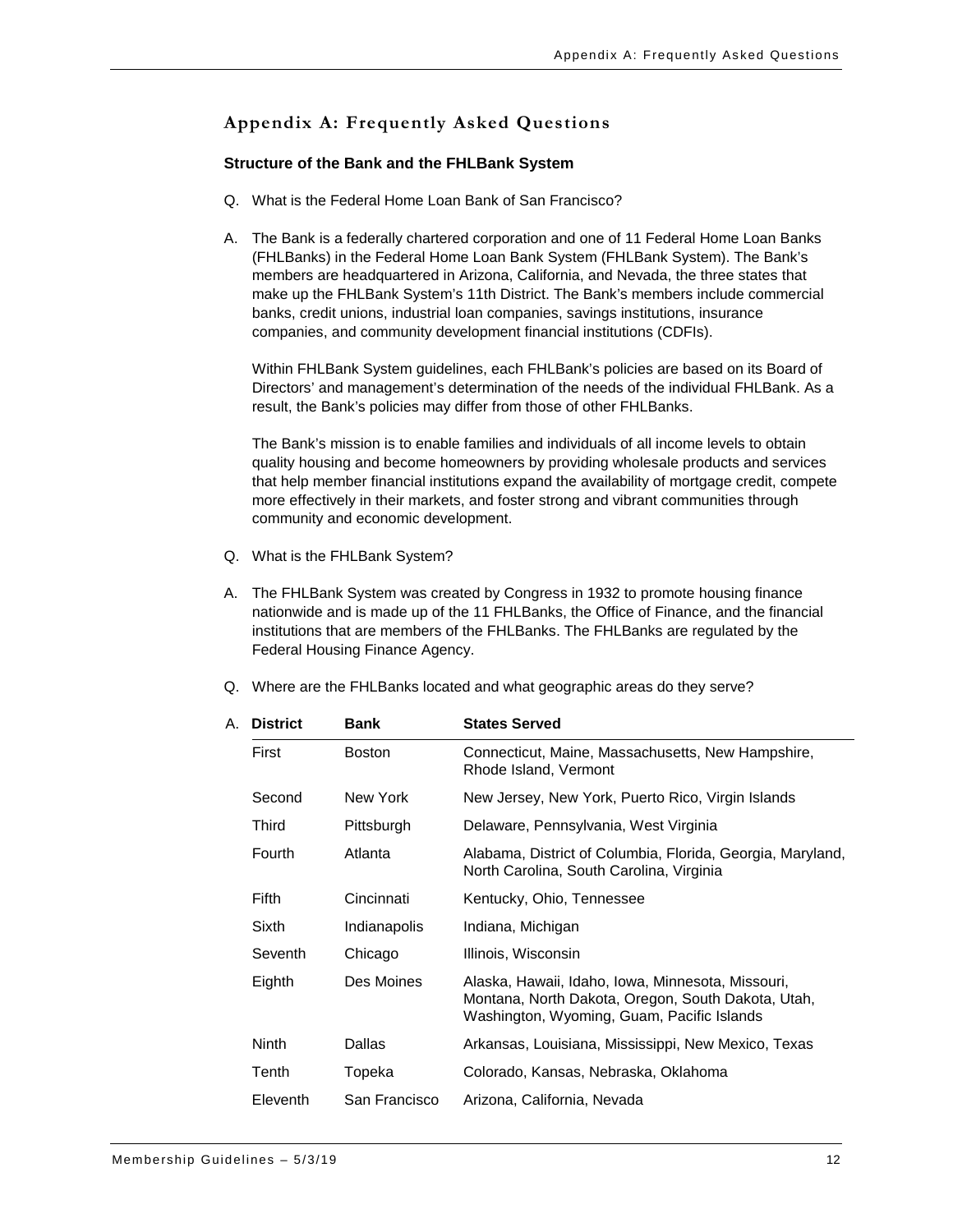- Q. Who manages the individual FHLBanks?
- A. Each FHLBank has a board of directors made up of member and independent directors who are all elected by the members of the Bank.
- Q. What is the Federal Housing Finance Agency (Finance Agency)?
- A. The Finance Agency, an independent federal agency in the executive branch of the U.S. government, regulates and supervises the 11 FHLBanks, the Office of Finance, the Federal National Mortgage Association (Fannie Mae), and the Federal Home Loan Mortgage Corporation (Freddie Mac). The Finance Agency was created on July 30, 2008, when the President signed into law the Housing and Economic Recovery Act of 2008. Previously, the FHLBanks were regulated by the Federal Housing Finance Board. With respect to the FHLBanks, the Finance Agency's role is to ensure that the FHLBanks carry out their housing finance mission, remain adequately capitalized, are able to raise funds in the capital markets, and operate in a safe and sound manner.
- Q. What is the Office of Finance?
- A. The FHLBanks have delegated to the Office of Finance, a joint office of the FHLBanks, responsibility for facilitating and executing the issuance of the consolidated obligations of the FHLBanks. The Office of Finance coordinates the issuance of consolidated obligations in the capital markets, services all outstanding debt, and serves as a source of information for the FHLBanks on capital market developments.

# <span id="page-14-0"></span>**Membership**

- Q. What types of institutions can become members of the FHLBank System?
- A. The following types of institutions may become members of the FHLBank System:
	- Federally insured depository institutions, including commercial banks, savings institutions, and industrial loan companies
	- Credit unions, including:
		- Federally insured credit unions
		- Privately insured, state-chartered credit unions
		- Credit unions that are certified by the Community Development Financial Institutions Fund (CDFI Fund) of the U.S. Department of the Treasury.
	- Community development loan funds and venture capital funds certified as community development financial institutions by the CDFI Fund of the U.S. Department of the **Treasury**
	- Insurance companies (excluding captive insurance companies)
- Q. What is a Community Financial Institution (CFI)?
- A. A CFI is an FDIC-insured depository institution with average total assets for the preceding three-year period of less than \$1,199 million (as of January 1, 2019). The total average assets calculation is based on the institution's regulatory financial reports filed with its regulator for the most recent calendar quarter and the immediately preceding 11 calendar quarters.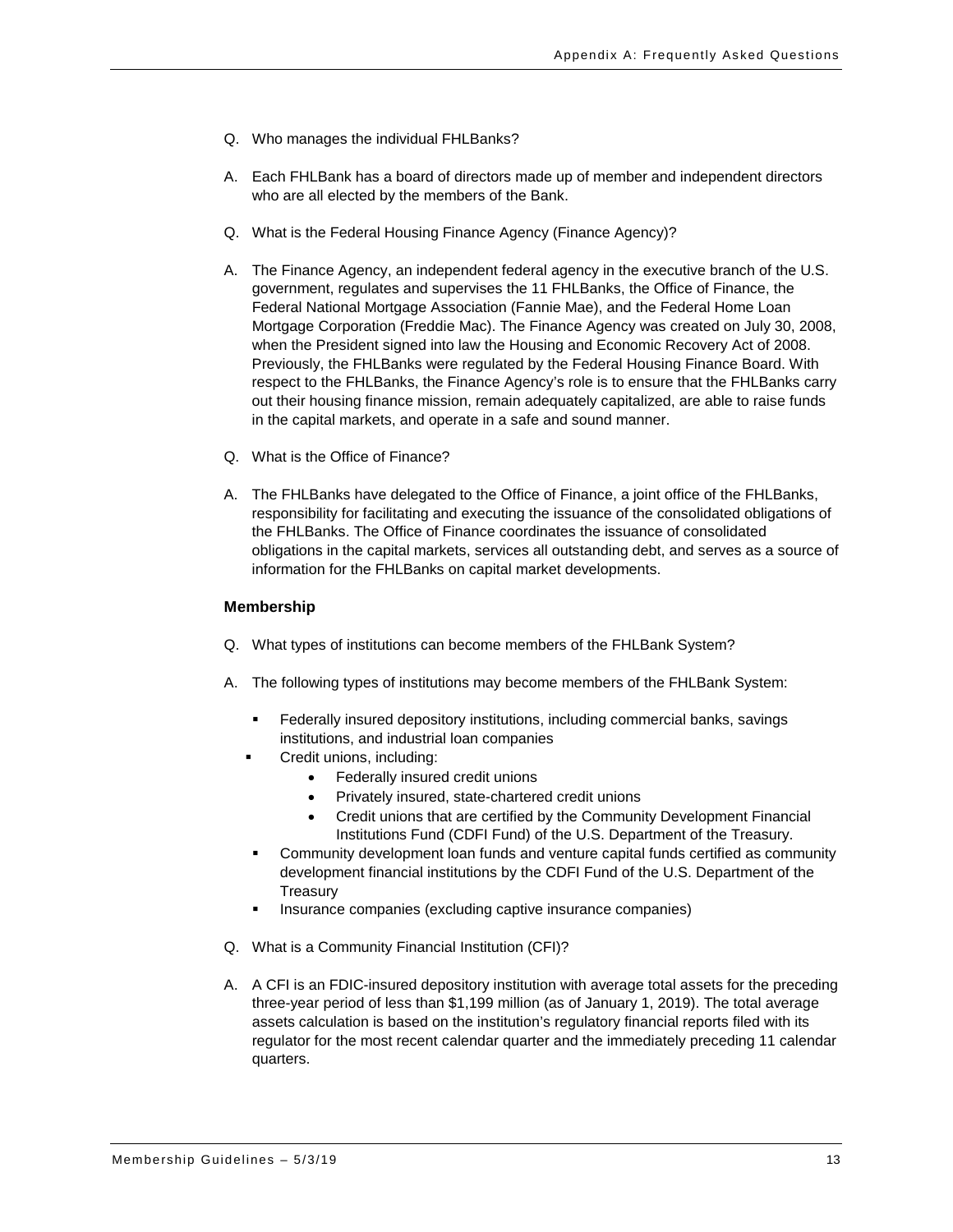# <span id="page-15-0"></span>**Taxes and Assessments**

- Q. Is the Bank subject to taxation?
- A. The Bank is exempt from all federal, state, and local taxation except for real property taxes. However, the Bank pays the following assessments, which affect the Bank's net income and may affect the amount available for dividends:
	- A share of the FHLBanks' annual assessment for the AHP. The assessment for the FHLBank System is equal to the greater of \$100 million or 10% of net income. The Bank's assessment is used to fund its own AHP, a competitive grant program that supports the affordable housing activities of its members.
	- A share of the FHLBanks' annual assessment to cover the administrative costs of the Finance Agency and the Office of Finance.

#### <span id="page-15-1"></span>**Stock and Dividends**

- Q. Does the value of Bank stock change?
- A. All of the Bank's capital stock is purchased and redeemed at \$100 par value. There is no public market for the Bank's stock.
- Q. Does the Bank pay dividends in stock or cash form?
- A. The Bank pays dividends in cash.
- Q. What dividend rates has the Bank paid recently?
- A. The annual dividend rates for the last five years are:

| 2014 | 7.02  |
|------|-------|
| 2015 | 12.39 |
| 2016 | 12.33 |
| 2017 | 7.50  |
| 2018 | 8.51  |

Please note that historical dividends paid by the Bank are not an indication that the Bank will pay dividends in the future and are not an indication of the dividend rates the Bank will pay in the future, if any.

### <span id="page-15-2"></span>**Borrowing from the Bank**

- Q. Where does the Bank obtain funds?
- A. The Bank raises most of its funds in the public debt markets. The FHLBanks' consolidated obligation bonds and discount notes are sold through the Office of Finance. These consolidated obligations are the joint and several obligations of the 11 FHLBanks. These consolidated obligations are rated Aaa by Moody's Investors Service and AA+ by Standard & Poor's. As a result, the Bank is able to raise funds at rates that are close to rates on U.S. Treasury securities. The Bank's modest administrative costs, among the lowest of any financial institution, allow us to pass these low rates on to our customers.